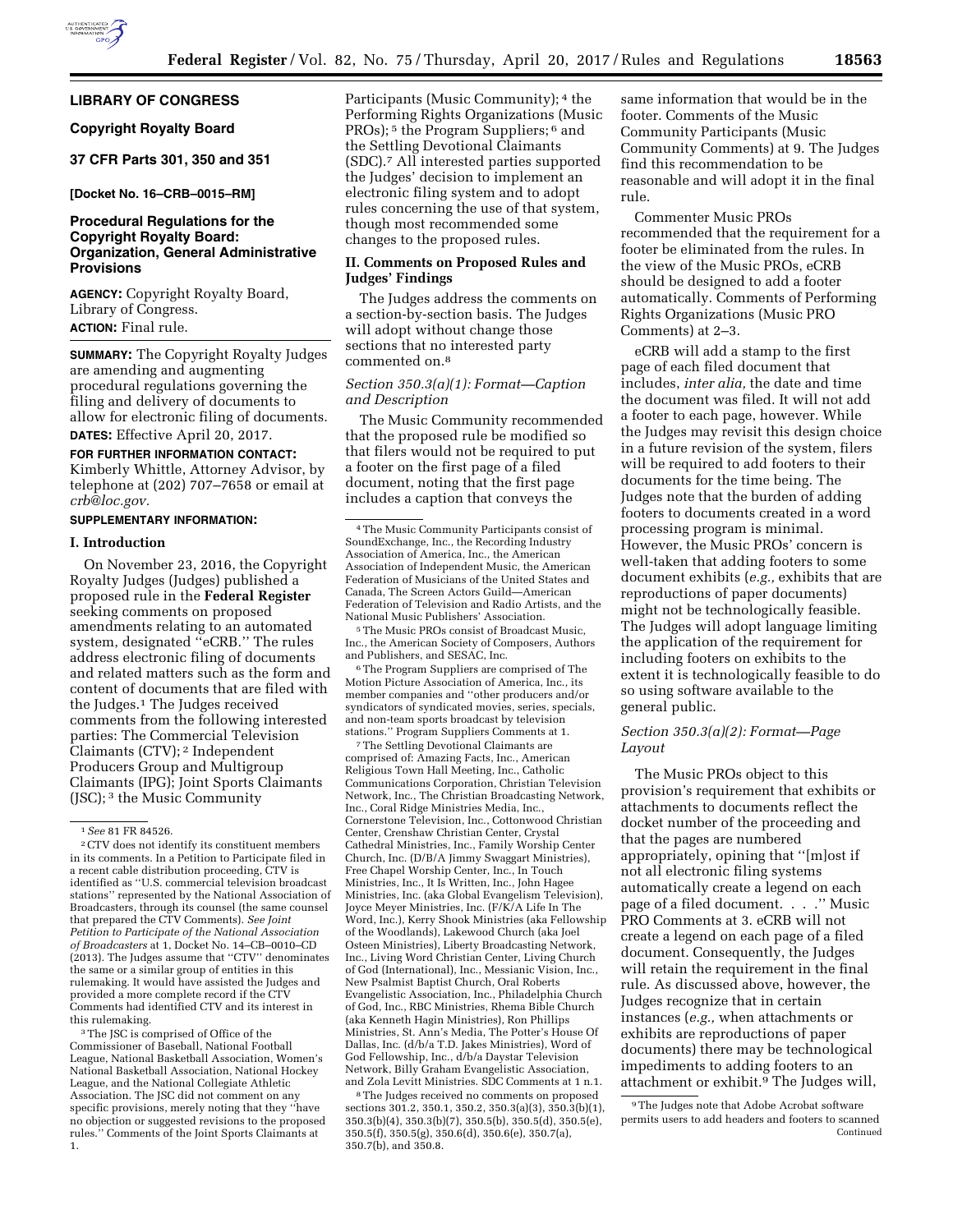therefore, modify the final rule to limit the application of the requirement for including footers on attachments or exhibits to the extent it is technologically feasible to do so using readily available software.

The Music Community raised a similar concern about adding footers to ''exhibits in non-traditional formats'' such as non-PDF files, and recommended that the Judges adopt an exception. Music Community Comments at 9. The Judges acknowledge this concern, and believe that it is addressed by the modification to this provision that the Music PROs proposed and the Judges adopted.

It has also come to the Judges' attention that the phrase ''clear black image'' in this section may cause confusion in light of the requirement in section 350.3(b)(5) to scan exhibits in color. The Judges have modified the provision to clarify that, as with electronic copies of exhibits, any document that uses color to convey information or enhance readability must be reproduced in color.

### *Section 350.3(b)(2): File Type for Electronic Filings*

As proposed, section 350.3(b)(2) requires all pleadings and documents to be filed in Portable Document Format (PDF), with the exception of proposed orders. The proposed rule also permits filers to provide certain documents in their native electronic formats.

The Music Community noted that it is unclear whether the second two sentences of this section are intended to be exceptions from the requirement for PDF files, or to permit filers to provide native files in addition to PDF versions of those files. *See id.* at 10. They pointed out that, for audio and video files, conversion to PDF is impossible. *See id.*  In addition, the Music Community expressed concern that the proposed language would prohibit filers from providing the Copyright Royalty Board with the full range of electronic materials that could potentially be provided as exhibits in future filings. *See id.* They recommend revising the proposed section ''to extend it to the full range of file types that cannot usefully be provided in PDF format and to state clearly that such files do not need to be delivered in PDF format.'' *Id.* 

The Judges' intent in drafting the proposed provision was to require filers to convert to the PDF file format any document that can be converted legibly, and to give filers the option of also

providing those documents in their native format if doing so would assist the Judges. The Judges also intended to exclude from the requirement for PDF files those files (such as audio and audiovisual files) that cannot be converted to PDF.

The Judges agree with Music Community that the proposed provision requires clarification as to when filing documents in their native form is to be in lieu of, or in addition to filing a PDF file. The Judges have modified the final rule accordingly.10

In addition, the Judges recognize that it would be helpful to filers if the provision gave guidance as to which specific file formats the system is able to accept. However, this is likely to change over time as technology progresses. Consequently, apart from PDF and Word format, the regulations will not specify particular file types, and will refer to ''audio,'' ''video,'' and similar generic file formats. While the system will accept a wide variety of file formats as exhibits to pleadings or as hearing exhibits, the Judges caution that they might not have software to render and view all file types.

The Program Suppliers noted that the rule should provide guidance to filers as to the maximum file size that the eCRB system can accept. *See* Program Suppliers Comments at 2. The Judges agree with this comment and, after consulting with the system developers, have modified section 350.3(b)(2) to include a maximum allowable file size. The Judges note, however, that this provision does not override any applicable page or word limit. Nor is this a guarantee that filers will be able to upload files at or near the maximum allowable file size, given the multitude of factors that may affect a transmission across the Internet before it is received by eCRB.

The Program Suppliers also noted that proposed section 350.3(b)(2) does not 'provide guidance as to whether exhibits and attachments must be submitted as filings separate from the principal document.'' *Id.* The eCRB system will be able to accept multiple files (*e.g.,* a motion and exhibits) in a single filing. As the system is currently under development, the Judges can provide no further detail at this time. The eCRB documentation will provide further details about the filing process, and the Judges will supplement that information, either with informal

guidance posted on the CRB Web site, or additional regulations, as the need arises.

# *Section 350.3(b)(3): Proposed Orders*

Proposed section 350.3(b)(3) requires parties filing or responding to motions to provide a proposed order as a Word document. The Settling Devotional Claimants (SDC) suggest that, as to a party responding to a motion, the requirement be limited to cases where the responding party is seeking alternative relief, rather than merely seeking denial of the motion. Comments of the Settling Devotional Claimants (SDC Comments) at 2. IPG recommend that the requirement for a proposed order be dispensed with entirely. Comments of Independent Producers Group and Multigroup Claimants (IPG Comments) at 1. IPG argues that ''more often than not it is impossible to anticipate what the adjudicating entity will want the final order to say with specificity.'' *Id.* 

The Judges find a party's proposed order to be a useful starting point for drafting an order, even in circumstances in which the Judges' resolution of the motion is not precisely what the moving party or the responding party anticipated. Consequently, the Judges will retain the requirement for a moving party to file a proposed order in the final rule. The Judges agree with the SDC that there is little utility in a proposed order that merely denies the relief sought by the moving party. The Judges have modified this provision to require responding parties to file a proposed order when they seek alternative relief, and have relocated the requirement to section 350.4.

# *Section 350.3(b)(5): Scanned Exhibits*

Proposed section 305.3(b)(5) seeks to ensure that scanned exhibits are as useful as possible to the Judges by requiring that (1) they are scanned at an appropriate resolution; (2) they are rendered searchable; and (3) any exhibits that use color to convey information are scanned in color. The Music PROs expressed concern that rendering scanned exhibits searchable is not always technically feasible. *See* PRO Comments at 3. Noting the difficulties that a filer might encounter when, for example, an original contains text that is too small or too blurred to be ''read'' by optical character recognition (OCR) software, the Music PROs find that ''an unqualified requirement that all scanned documents be 'searchable' poses a technical challenge and places parties at risk of violating the rules if a given document cannot readily be made searchable.'' *Id.* at 3–4. The Music PROs

PDF documents, and permits users to shrink the document to avoid overwriting the document's text and graphics.

<sup>10</sup>As a result of this change, section 350.3(b)(4) through (8) have been redesignated as section 350.3(b)(5) through (9). The narrative will continue to refer to the paragraph numbers in the proposed rule in order to correspond to the paragraph numbers in the comments.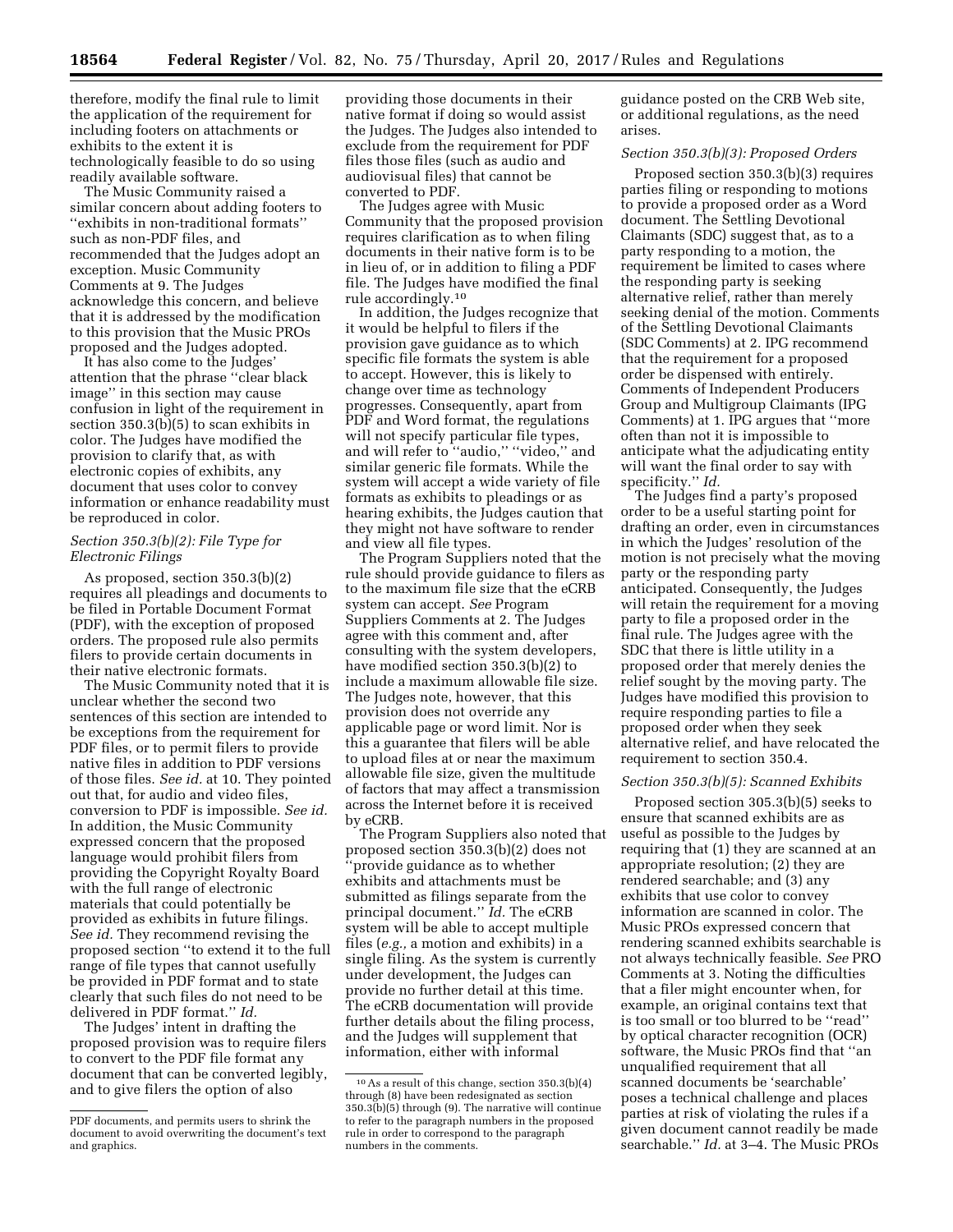recommend limiting the requirement ''to the extent technologically feasible through software programs available to the general public.'' *Id.* No other commenter commented on this provision.

The Judges find that the Music PROs' concern is unfounded. The Judges recognize that OCR software is not perfect, and that it might do a poor job of extracting text from certain documents. The draft provision does not require perfection; it does, however, require that filers use OCR functionality that is available to them to render searchable any text that it is capable of rendering. OCR functionality is broadly available, either as stand-alone applications, built into commerciallyavailable software for creating and editing PDF files, or embedded into scanner/copier hardware. Nevertheless, it has been the Judges' experience that parties frequently submit scanned documents without processing them through OCR software, shifting the burden onto the Judges and their staff to process the documents into a usable form. The proposed provision is intended to end this practice. The Judges will adopt the provision as drafted.

### *Section 350.3(b)(6): Bookmarks*

The Music PROs objected to this provision's requirement that electronic documents include bookmarks as an ''unwarranted'' burden. *Id.* at 4. They recommend that the proposed rule be eliminated or limited to documents exceeding 20 pages in length. No other commenter objected to this provision.

As with the other provisions of proposed section 350.3(b), proposed section 350.3(b)(6) seeks to ensure that documents submitted to the CRB in electronic form are at least as useful as their paper equivalents. It was proposed to address problems that the Judges frequently have encountered in the past. Electronic documents that contain no bookmarks are more difficult to navigate—particularly when accessed on a mobile device from the bench. The Judges find the Music PROs objection concerning ''burden'' to be outweighed by the Judges' need for useful electronic documents. The Judges will adopt the proposed rule as drafted.

### *Section 350.3(b)(8): Signature*

The Music Community expressed concern that this proposed rule, together with proposed sections 350.5(d) and (e), is undesirable from the perspective of information security. *See* Music Community Comments at 10–11. These three provisions address the issue of how counsel must sign documents they

submit using eCRB. Section 350.3(b)(8) eliminates the need for a manual (*i.e.,*  ''wet'') signature on an electronicallyfiled document. Instead, the document must bear a signature line identifying the person responsible for signing the document, and that name must match the name of the person whose eCRB account is used to file the document. Section 350.5(e) specifies that logging onto an eCRB account and submitting a document constitutes the signature of the account holder (*i.e.,* the person to whom the eCRB login password was assigned) and imposes on the account holder the ethical obligations associated with his or her signature. Section 350.5(d) states the general rule that only the account holder may log in to his or her account. It creates an exception, however, that permits an attorney to authorize another employee or agent of the attorney's law firm to use his or her password to log in and file documents. That provision further states that the account holder remains responsible for any documents filed using that account.

The Music Community correctly discerned that the purpose of the exception in section 350.5(d) is to accommodate the practice in some firms of requiring the responsible partner to sign litigation documents, while delegating the task of carrying out the electronic filing to others within the firm. *See id.* While the Music Community supports this accommodation, they ''believe it would be preferable to issue eCRB passwords liberally to persons associated with a firm appearing in a proceeding, and allow filings to be uploaded by an eCRB user other than the signing attorney, so long as the signer and uploader are part of the same firm.'' *Id.* at 11.

Sections 350.3(b)(8), 350.5(d) and 350.5(e) seek to address two aspects of the issue of signatures on electronic documents: Ready identification of the responsible party, and a manifestation of the responsible party's consent to filing the document. The Music Community's recommendation addresses the first aspect, but not the second. Their proposal would identify the responsible party on the signature line of the document. But an entirely different person would manifest his or her consent to the filing by using a separate account and password.

The Judges find that the provision as proposed strikes an appropriate balance among information security needs, the Judges' requirement for a manifestation of assent by the responsible party, and the flexibility that law firms desire. With one exception, the Judges will adopt these provisions as proposed.

In the course of developing the eCRB system it has come to the Judges' attention that, by placing a ''filed'' stamp on the first page of a filed document, the system will alter the document and thus invalidate any verifiable digital signature. Consequently, the Judges have deleted the final sentence of proposed section 350.3(b)(8), which would have permitted parties to sign documents with a verifiable electronic signature if they had the capability of doing so.

### *Section 350.3(c): Length of Submissions*

The SDC, IPG, the Music PROs, and the Program Suppliers all commented on the Judges' proposal to impose page limits on parties filing motions, responses, and replies. IPG opposed the proposal, arguing that ''strict page limits present a problem when dealing with certain levels of complexity'' and ''can prejudice a party with a valid, but complex, point to make . . . .'' IPG Comments at 1. No other commenter opposed the imposition of page limits, and the SDC supported them in principle. *See* SDC Comments at 2. Particularly in light of the fact that the proposed regulation expressly states that a party can seek an enlargement of the page limitations by motion, the Judges do not find the imposition of page limits to be an unwarranted burden. The Judges find that the imposition of reasonable page limits is desirable from the standpoint of administrative efficiency and will adopt them in the final rule.

The SDC, the Music PROs and the Program Suppliers each seek clarification of the language of section 305.3(c). The SDC state that the proposed rule ''creates and ambiguity if the motion is more than 20 pages and but less than 5,000 words or vice versa,'' and recommend that the Judges revise the rule to eliminate the ambiguity. *Id.*  The Music PROs state that the phrase ''exclusive of exhibits, proof of delivery, and the like'' is ambiguous. Music PROs Comments at 4. The Music PROs and the Program suppliers both recommended that the Judges state with greater particularity the material that does not count against the page limit. *See id.;* Program Suppliers Comments at 3. The Judges find these recommendations to be reasonable and will adopt them in the final rule.

The Program Suppliers also recommended that ''the Judges modify the proposed rule so that if a page limit extension is granted as to a motion or opposition, that same page limit expansion will automatically apply to any responsive pleadings . . . .'' *Id.* The Judges find the Program Suppliers'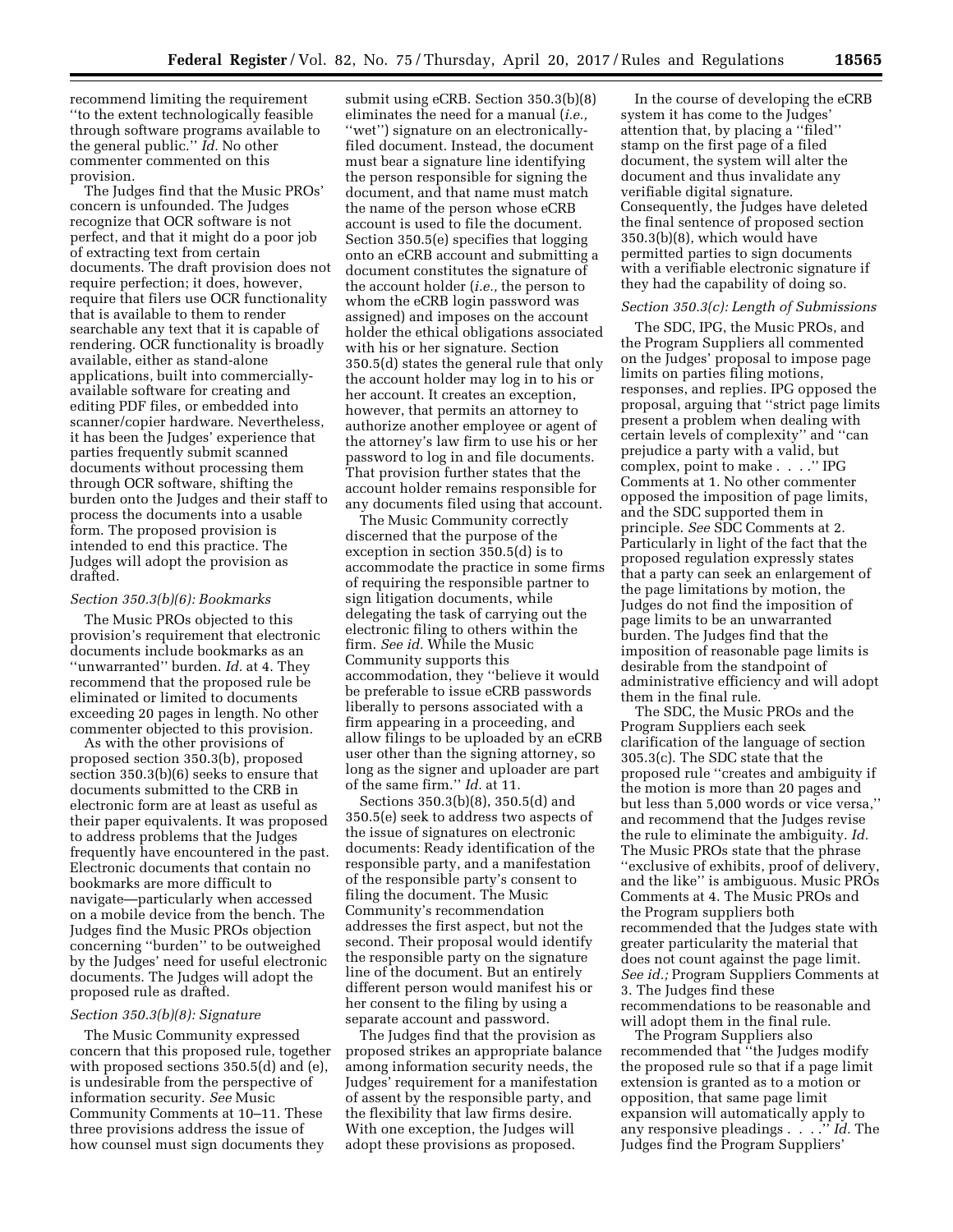recommendation to be fair and reasonable and will adopt it in the final rule.

Finally, the Program Suppliers argued that the Judges should expand the proposed page limits if they adopt a mandatory form for motions as proposed in section 350.4. *See* Program Suppliers Comments at 3. The Judges note that the proposed page limits are longer than most of the pleadings that the Judges currently receive. Also, as discussed below, the Judges have decided not to adopt a mandatory form for motions and responsive pleadings at this time. Moreover, the proposed provision expressly permits parties to seek an enlargement of the page limitations. The Judges find that their proposed page limits are sufficiently generous and that the Program Suppliers' recommendation is unnecessary. The Judges will not adopt it.

### *Section 350.4: Form of Motion and Responsive Pleadings*

The SDC, IPG, the Music Community, the Music PROs, and the Program suppliers commented on this provision. Apart from the Program Suppliers, all who commented on this provision opposed it.

The SDC observed that ''the format requirement appears more appropriate for appellate level briefs'' and opined that, in some cases, ''the required format would enlarge documents without making it any clearer.'' SDC Comments at 2. The SDC recommended that the Judges retain the portion of section 350.4 that sets forth the required content, but strike the language ''and conform to the following format.'' *Id.* at 3.

IPG viewed the requirement for mandatory subsections in pleadings as ''unnecessary'' because ''the parties have historically demonstrated an ability to adequately address each of these topics in past briefings.'' IPG Comments at 1. Like the SDC, IPG opined that the proposed mandatory format would increase the length of submissions. *See id.* 

The Music Community expressed confusion about whether the proposal was intended to apply to motions and replies (it was) and whether it was intended to require separate sections in filings to address the matters identified in the various subsections of section 350.4 (it was). Music Community Comments at 12. The Music Community offered the Judges the following tidbit of advice: ''To obtain documents written as they want, the Judges may wish to make their intentions in these regards clearer.'' *Id.* Substantively, the Music

Community argued that ''the proposed rule indicate[s] a format and level of formality that seems appropriate for certain documents . . . but not others'' and recommended that the Judges ''provide guidance for the preparation of documents that is outside the rules or drafted in less mandatory terms . . . .'' *Id.* at 12–13.

The Music PROs also expressed confusion as to ''whether this section requires that all filings must always include these specific five sections within a pleading, as opposed to, for example, merely requiring the inclusion of the content specified.'' Music PROs Comments at 5. They opine that ''the content and ordering of these sections is, in some respects, inconsistent with the format typical of motions and responsive briefs in filings made in proceedings before the Judges'' and could ''impair the clear presentation of motions and responsive pleadings.'' *Id.*  at 4–5. The Music PROs recommend that the provision either be deleted in its entirety, or altered by deleting the words ''and conform to the following format,'' eliminating the language regarding a statement of issues and evidence relied upon, and reorganizing the provision. *See id.* at 5.

The Program Suppliers ''[did] not oppose the imposition of a set of required contents and structural formats for pleadings,'' but noted that the requirements could ''overly complicate simple pleadings and would very likely lengthen pleadings (particularly short ones).'' Program Suppliers Comments at 4. The Program Suppliers recommended that the format specifications should apply only to pleadings longer than 10 pages or 2500 words, that several of the proposed sections be consolidated under the heading ''Argument,'' and that the page limitations be enlarged to 25 pages or 6,250 words for motions and responses, and 15 pages or 3750 words for replies. *See id.* at 4–5.

The Judges proposed section 350.4 to improve the quality and organization of the pleadings that parties submit to the Judges. Submission of pleadings that lack essential elements, or are organized in a way that makes it difficult for the Judges to discern those elements, is not a universal problem, but does occur all too frequently.

The Judges acknowledge the concerns that the commenters have raised, and that this provision requires further consideration and refinement. Rather than delay the remainder of the proposed regulations while working through these concerns, the Judges withdraw the proposed language for the time being, and will adopt a more general requirement that pleadings

''must, at a minimum, state concisely the specific relief the party seeks from the . . . Judges, and the legal, factual, and evidentiary basis for granting that relief (or denying the relief sought by the moving party).'' As noted above, the Judges have also relocated to this provision the requirement to accompany a motion with a proposed order.

## *Section 350.5(a): Documents To Be Filed by Electronic Means*

The Music Community, while generally supportive of the proposed requirement that all documents filed by attorneys be filed through eCRB, expressed concern that ''it is occasionally necessary to file documents with the Judges that do not related to an active proceeding with an established docket number.'' Music Community Comments at 13. The Music Community recommended that, in those cases, eCRB should be designed to permit filings without an active docket number, or the rules should permit a paper filing. *See id.* 

The eCRB system will permit filing of documents without an active docket number when the filer is seeking to initiate a new proceeding. The filer will select a proceeding type from a list (*e.g.,*  ''Distribution Proceeding-Cable TV,'' or ''Rulemaking'') and will select ''Add New'' from the list of existing docket numbers. The CRB will assign a docket number as part of its internal business process.

The eCRB system will also permit a filer to fill in a comment field when filing a document. This will provide filers with the opportunity to convey pertinent information to the CRB, including whether a document for which the selected docket number is ''Add New'' should in fact be associated with a an existing, inactive docket number.

With that explanation, the Judges find that the Music Community's proposed alternative of permitting paper filings is unnecessary and they will not adopt it.

The Judges have, however, modified the language of section 350.5(a)(1) to have the transition period end September 30, 2017, rather than sixmonths after the as yet undetermined date of initial deployment of eCRB. The Judges find that having the transition period end on a date certain will avoid any possible confusion over when the transition rules cease to apply.

### *Section 350.5(c)(1): Obtaining an Electronic Filing Password for Attorneys*

The Music Community raised concerns with the portion of this proposed section that requires all attorneys to complete eCRB training.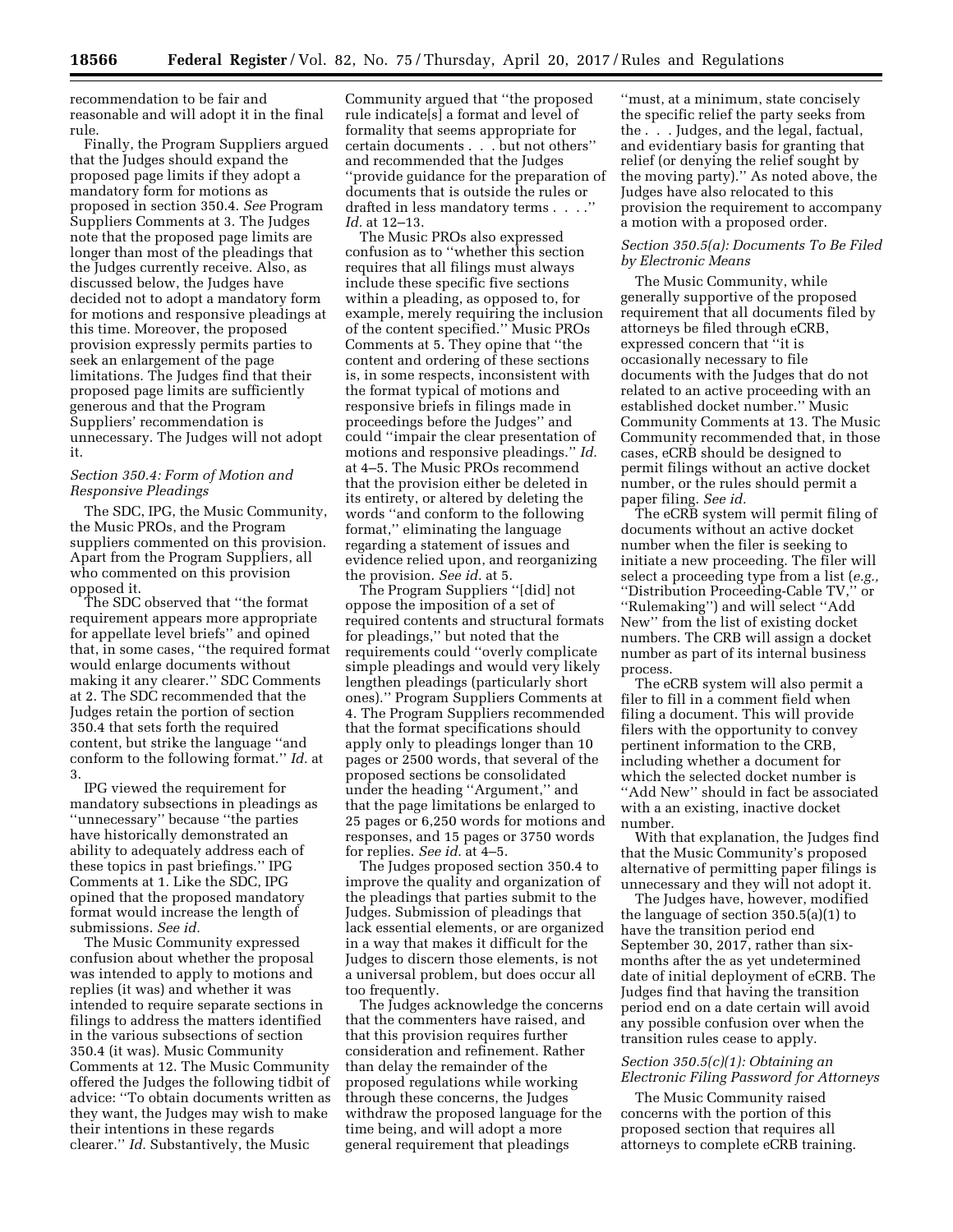*See id.* at 14. Specifically, the Music Community noted that the training requirement ''puts a premium on having such training readily available, including for counsel outside the Washington, DC area . . . ." Id. They recommend that the Judges make training available to attorneys online.

*See id.*  The Judges agree that online training would be an effective solution that would be available to attorneys throughout the country. Unfortunately, online training will not be available at the time eCRB becomes operational. The Judges will, however, make documentation including ''frequently asked questions'' available on their Web site. In light of the unavailability of online training at the time eCRB becomes operational, the Judges will delete the training requirement from the final rule.

## *Section 350.5(c)(2): Obtaining an Electronic Filing Password for Pro Se Participants*

The Music Community did not object to this proposed section which gives the Judges discretion to provide or deny *pro se* participants access to eCRB. Music Community Comments at 14. The Music Community urges the Judges, however, ''to grant such access liberally,'' noting that ''non-use of eCRB . . . would burden participants who are represented by counsel, as well as the Judges and their staff . . . .'' *Id.* 

As the Music community has pointed out, there are competing concerns at play regarding access by pro se participants to eCRB. On one hand, *pro se* participants' level of technological knowledge and access to technology resources varies widely.11 The Judges must avoid a situation where a *pro se*  participant opts to use eCRB without being fully-aware of the responsibilities that entails or capable of meeting them. On the other, the Judges and all parties will benefit if eCRB is utilized to the fullest. The Judges will bear these considerations in mind when exercising their discretion under this provision, which they will adopt unchanged in the final rule.

## *Section 350.5(c)(3): Obtaining an Electronic Filing Password for Claims Filers*

Commenter Commercial Television Claimants (CTV) noted that proposed section 350.5(c)(3) states that ''claimants 'desiring to file a claim with the Copyright Royalty Board for copyright royalties may obtain an eCRB password

for the limited purpose of filing claims' '' and states that ''CTV reserves its right to submit comments when the Judges propose full rules relating to electronic filing of July claims, including whether claimants should be required to obtain passwords for filing claims. CTV requests that the Judges do not issue any rules relating to the filing of July claims until a full set of proposed rules is noticed for comment.'' Commercial Television Claimants Comments on Electronic Filing of Documents (CTV Comments) at 1–2. No other party commented on this provision.

CTV had an opportunity to raise a substantive objection to proposed section 350.5(c)(3) but opted instead to ask the Judges to defer consideration of the proposal until a later rulemaking. Nevertheless, because the next window for filing claims is not until July, section 350.5(c)(3) need not go into effect before the eCRB system becomes operational. The Judges will accede to CTV's request and defer consideration of section 350.5(c)(3) until after the comment period for proposed regulations regarding filing of claims under 17 U.S.C. 111, 119 and 1007.

## *Section 350.5(h): Accuracy of Docket Entry*

The Music PROs were the only party to comment on this proposed section, which states that eCRB filers are responsible for ensuring the accuracy of docket entries. The Music PROs sought clarification ''as to whether or how the filer has the ability to control or cause revisions to the docket if errors are found'' and the applicable time frame for doing so. Music PROs Comments at 6.

eCRB will generate docket entries based on the information that the filer enters when filing the document. The purpose of this proposed rule is to inform filers that the accuracy of the docket is critically dependent on the information that the filer enters. eCRB will not permit filers to change docket entries once a document has been filed; rather, this will be an administrative function available only to CRB staff. As with any circumstance in which a party desires the Judges to take a particular action, if the filer wishes the Judges to correct an inaccuracy in the docket, the filer should file a motion to that effect. The Judges will not impose a time limit on filing such a motion.

With that explanation, the Judges will adopt proposed section 350.5(h) without change.

### *Section 350.5(i): Documents Subject to a Protective Order*

CTV, the Music Community and the Music PROs commented on this proposed section which states that filers are responsible for identifying restricted documents as such to the eCRB system.

CTV proposed an amendment to require that parties filing restricted documents to file a redacted public version of the document at the same time. CTV Comments at 2. This is already a standard requirement of the protective orders that the Judges issue in proceedings. *See, e.g., Protective Order*  at 3 (section IV.C) Docket No. 16–CRB– 003–PR (2018–2022) (''When a Participant refers to Restricted materials in any filings with the Judges, the Participant shall file the Restricted materials under seal and file concurrently suitably redacted papers for inclusion in the Judges' public record.''). This practice has worked well in the past, and the Judges find no need to alter it. Consequently, the Judges find CTV's proposal to be unnecessary and will not adopt it.

The Music Community recommended that the provision be stated in mandatory terms, rather than in terms of assigning responsibility as currently proposed. Music Community Comments at 15–16. The willingness of parties to participate in CRB proceedings is critically dependent on their confidence that doing so will not result in unauthorized public disclosure of their confidential business information. The Music Community's recommendation would provide additional assurance to participants that restricted information will be protected appropriately. The Judges thus find this change to be appropriate and will adopt it.

The Music PROs expressed concern that the proposal does not state ''how such restricted documents should be 'identified' by the filer. For example, the proposed language does not state whether the filing itself should be marked or designated in some manner, and if so, how.'' Music PROs Comments at 6. They recommended that the Judges revise this section to clarify these matters. *Id.* 

Filers will designate documents as ''restricted'' to eCRB by clicking a check box at the time of filing. Requirements concerning the marking of the documents themselves presently are, and will continue to be determined by the terms of the applicable protective order which, according to the draft regulation, remain full applicable. The Judges do not find it necessary or appropriate to codify the details of the eCRB user interface in the regulations.

<sup>&</sup>lt;sup>11</sup> For example, one participant until recently has filed only handwritten submissions.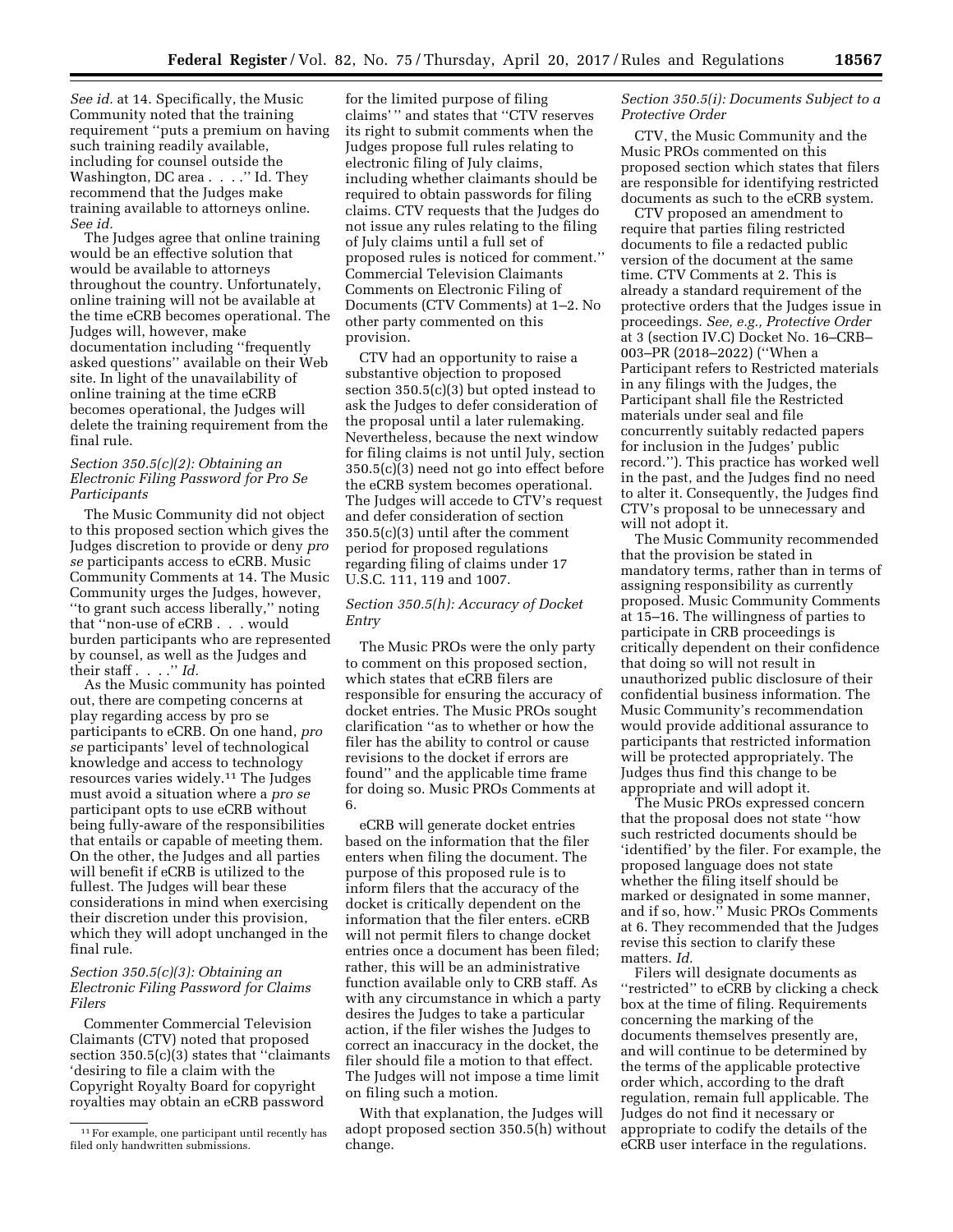The Judges will not adopt the Music PROs' recommendation.

### *Section 350.5(j): Exceptions to Requirement of Electronic Filing*

The Program Suppliers were the only party to comment on this proposed section, which would exempt certain materials from the requirement for filing electronically. The Program Suppliers sought clarification of what constitutes ''oversized'' for purposes of the regulation (*e.g.,* whether a digital file that exceeds the maximum allowable file size would qualify as ''oversized'') and what the due date would be for a paper submission permitted or required under this provision. Program Suppliers Comments at 5.

This provision was primarily intended to provide an alternative means of filing materials that are difficult or impossible to reproduce usably as a PDF file.12 Examples of exempt materials might include spreadsheets with too many columns to fit legibly on a page, documents with small or indistinct type, or threedimensional objects. The Judges drafted the provision with sufficient flexibility to apply to a broad number of unanticipated circumstances in which electronic filing would be impossible, impractical, or excessively burdensome. The Judges find that it would be a disservice to filers to make this provision more rigid by making it more specific, and remind filers that, if necessary, they can seek guidance from the Judges by motion.

As noted, the Judges have accepted the Program Suppliers' recommendation to include maximum allowable file sizes as part of section 350.3(b)(2). While section 350.5(j) could permit parties to use an alternative means of filing oversized or unmanageable materials, the Judges discourage the practice. It would be preferable for parties to reduce the size of their filings, or divide them into multiple, smaller files.

Proposed section 350.7(a)(5) makes clear when a document that is not filed through eCRB is considered to be timely filed. The separate requirement under section 350.5(j) to file electronically a notice of filing is subject to the rule governing timeliness of electronic filings generally, *i.e.,* section 350.7(a)(5)(i). The Judges find that the proposed regulations require no clarification.

Finally, the Program Suppliers note that proposed section 350.5(j)(1)

includes an erroneous cross reference to section 350.5(a)(2). Program Suppliers Comments at 6. The correct cross reference is to section 350.6(a)(2). The Judges will include the correct cross reference in the final rule.

#### *Section 350.5(k): Privacy Requirements*

The Music Community found the protections for personal information contained in this proposed section to be inadequate, and recommended that they be strengthened. Music Community Comments at 16. Specifically, in addition to some minor changes to the wording of the existing proposal, the Music Community recommended that the Judges include the following additional paragraph:

*Protection of personally identifiable information.* If any information identified in paragraph (k)(1) of this section must be included in a filed document, the filing party must treat it as confidential information subject to the applicable protective order. Parties may treat as confidential information subject to the applicable protective order other personal information that is not material to the proceeding. Id.

The Judges find the Program Suppliers' recommendation provides prudent, additional protection in those exceedingly rare instances when parties find it necessary to include personally identifiable information in their filings. The Judges will adopt the Program Suppliers' recommendation and will include it as section 350.5(k)(2).

### *Section 350.5(l)(3): Technical Difficulties*

The Music Community and the Program Suppliers commented on this proposed section which establishes a procedure for filers to follow in the event of technical difficulties that prevent them completing electronic filing, and states that those difficulties may constitute ''good cause'' justifying an extension of the filing deadline or ''excusable neglect'' for excusing a late filing. As with many of the other proposed rules, the Judges modelled this provision closely on the Local Rules for the U.S. District Court for the District of Columbia. *See* LCvR 5.4(g)(3) (D. D.C. Apr. 2016).

The Music Community, referring to severe technical problems that the U.S. Copyright Office experienced in 2015, asserted that the ''[e]ven if hosting arrangements for eCRB may be different

. . . system issues have to be viewed as a realistic possibility'' 13 and argued that

''it is cold comfort to know that the system issue 'may' constitute good cause for a late filing.'' Music Community Comments at 17–18. The Music Community also asserted that ''it is unfair for the Judges' rules to require filing through eCRB and provide no alternative when a systems issue would cause a party to miss a statutory deadline that the Judges cannot extend.'' Id. at 18. They propose two changes to the proposed section. First, for nonstatutory filing deadlines they would *require* the Judges to consider technical problems to be a good cause for an extension or delay. *See id.*  Second, when technical problems would cause a party to miss a statutory deadline, they propose that ''either the notification required by Section 350.5(l)(3) should be considered the time of filing, or the Judges should accept filing by means of electronic mail.'' *Id.* 

The Judges find that the existing language giving the Judges discretion to accept filings that are late due to a technical problem with eCRB to be an adequate and appropriate means of dealing with any potential failures of technology. It would be both imprudent and unnecessary for the Judges to adopt a rule that categorically makes any technical glitch that contributes to a party's failure to meet a deadline an automatic basis for extension. The Judges thus reject the Music Community's first proposal.

The Judges find that the Music Community has raised a valid concern regarding technological issues that could prevent a party from meeting a statutory (*i.e.,* non-extendible) deadline. However, the Judges find their proposed solution of deeming a filing to be made when the party gives the notification required by section 350.5(l)(3) to be problematic. It is not clear to the Judges that a filing that is made after a statutory deadline can be deemed by regulation to have been made earlier. By contrast, the Judges find the Music Community's suggestion that the Judges accept email filings in those circumstances to be a practical and appropriate solution. The Judges will include language in the final rule that permits electronic mail filing with the Judges and (to the extent

<sup>12</sup> In many instances the filer could file the document through eCRB in an alternative electronic format under section 350.3(b)(4), which would be the preferred course of action.

<sup>13</sup>Hosting arrangements will be different. eCRB will not be hosted on Library of Congress servers. Instead eCRB will be a cloud-based system hosted by Amazon Web Services. It is hoped that hosting

eCRB entirely in the AWS government-only cloud will address the reliability, scalability, and security concerns that the Music Community and others have expressed and that the Judges share. Nevertheless, the Judges acknowledge that technical problems are always a possibility, *see, e.g., Disruption in Amazon's Cloud Service Ripples Through Internet,* N.Y. Times (Feb. 28, 2017, 7:24 p.m. E.S.T.), *[https://www.nytimes.com/reuters/](https://www.nytimes.com/reuters/2017/02/28/technology/28reuters-amazon-com-aws-outages.html)  [2017/02/28/technology/28reuters-amazon-com-aws](https://www.nytimes.com/reuters/2017/02/28/technology/28reuters-amazon-com-aws-outages.html)[outages.html](https://www.nytimes.com/reuters/2017/02/28/technology/28reuters-amazon-com-aws-outages.html)* (visited Mar. 1, 2017), which is why the Judges proposed section 350.5(*l*)(3).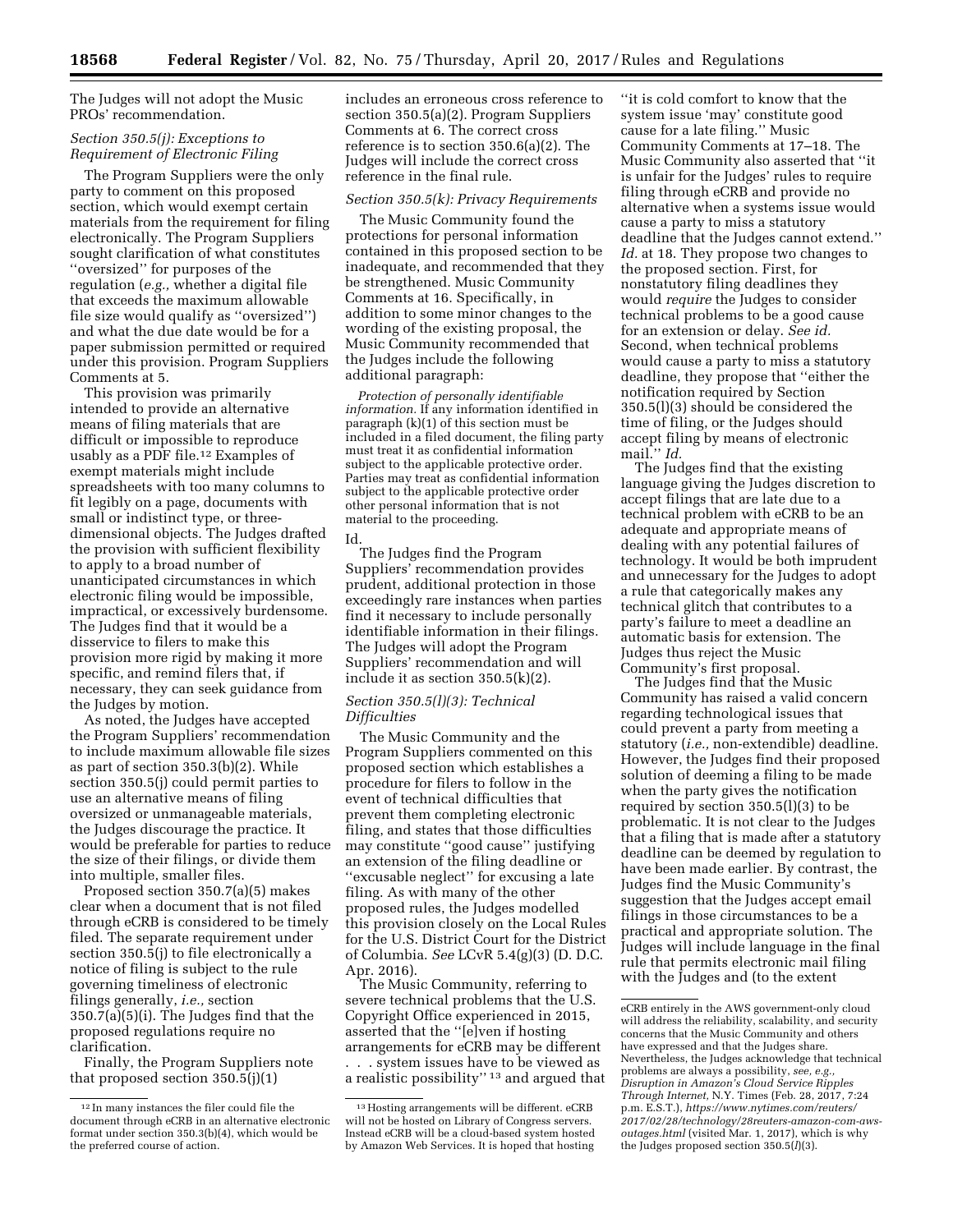required) electronic mail delivery to other parties in the event a technical problem prevents filing through eCRB by a statutory deadline. In addition, the Judges will revise the provision to permit filers to file by electronic mail when a technical problem prevents them from filing through eCRB by a *non-statutory* deadline as well. In either event, the Judges may require the filer to refile the document through eCRB once the technical problem is resolved, but the filing date of the document will be the date that it was sent to the CRB by electronic mail.

The Program Suppliers comment sought clarification whether after-hours technical support will be available, and sought a ''default rule . . . for what a party is to do with a filing that it intends to file'' after hours on the eve of a filing deadline. Program Suppliers Comments at 6. Customer support will be available during standard business hours. The modifications to the proposed provision described in the preceding paragraph constitute the ''default rule'' that the Program Suppliers requested.

### *Section 350.6(f): Deadlines for Responses and Replies*

Proposed section 350.6(f) preserves the existing deadlines for filing of responses and replies of five business days from filing of the motion and four days from filing of the response, respectively. The SDC, IPG, and the Program Suppliers all recommend enlarging that time period. The SDC recommends ten days for responses and seven days for replies. SDC Comments at 3. IPG recommends ten days for response and five days for replies. IPG Comments at 1. The Program Suppliers recommend ''a reasonable enlargement of the response and reply deadlines provided that such an enlargement is not likely to result in any hindrance of or delay to the timely distribution of cable and/or satellite royalties.'' Program Suppliers Comments at 7.

The Judges recognize that, from the parties' perspective, the existing deadlines are tight and, in some instances, unnecessarily so. The Judges find that a modest increase in the response time for responses and replies is appropriate, with the understanding that the Judges may shorten the response time by order as necessary. In this rulemaking, the Judges extend motion response times to ten days for responses and five days for replies.

#### *Section 350.6(g): Participant List*

CTV and the Program Suppliers both recommended that this provision be modified to clarify that the participant list will indicate whether a party

receives documents through eCRB, or whether other parties must deliver documents to that party by other means. *See* CTV Comments at 3; Program Suppliers Comments at 7.

The participant list maintained in eCRB will indicate which parties do and do not receive filed documents through eCRB. In addition, at the time a document is filed, eCRB will inform the filer of the identity of any parties on the participant list to whom the filer must deliver the document outside the eCRB system. The Judges find CTV's proposed modification to section 350.6(g) to reflect the items of information maintained in the participant list to be reasonable and appropriate and will adopt it.

## *Section 350.6(h): Delivery Method and Proof of Delivery*

The SDC noted that ''participants in royalty distribution proceedings have adopted an informal procedure to serve each party electronically on the same day that pleadings are filed.'' SDC Comments at 3. The SDC recommended that the rules allow email in lieu of paper delivery for documents filed outside of eCRB.

The Judges find that proposed section 350.6(h)(2) already permits parties to deliver documents to other parties ''by such other means as the parties may agree in writing among themselves. The Judges recognize, however, that the heading ''*Paper filings*'' at the beginning of this paragraph may be interpreted to preclude delivery by electronic mail. The Judges did not intend to preclude parties from agreeing among themselves to exchange documents by electronic mail. Consequently, the Judges will change the paragraph heading to read ''*Other filings.*''

The Music Community expressed concern that proposed section 350.6(h)(2) ''might be read as applying to discovery responses that are served on other participants'' and not filed with the CRB. Music Community Comments at 19–20. The Judges do not find that to be a reasonable interpretation of the language they proposed. Nevertheless, the Judges find the Music Community's proposed language to be reasonable, clear, concise, and in accordance with the Judges' intention. The Judges will modify section 350.6(h)(2) accordingly.

#### *Section 351.1: Initiation of Proceedings*

The Program Suppliers recommended that section 351.1 be amended to ''clarify whether, at the point of filing an initial Petition to Participate, any party needs to be served . . . .'' Program Suppliers Comments at 8. The only

change that the Judges are proposing to this provision is to make reference to the ability of filers to make payment of the \$150 filing fee through a portal provided by eCRB to the CRB's payment processor. Under current rules and practices, parties file Petitions to Participate with the CRB only. That will not change once the parties are able to file Petitions to Participate through eCRB. The Judges find that no further change to section 351.1 is needed.

### *General Comments*

Some commenters offered general comments, unrelated to any of the specific proposed rules. For example, CTV proposed that attorneys representing participants, and approved *pro se* participants, be granted access to eCRB to retrieve all non-restricted pleadings and orders in all cases before the CRB. *See* CTV Comments at 3–4. Similarly, the Music Community and the Music PROs recommended that all non-restricted materials be made available to the general public through eCRB. *See* Music Community Comments at 5; Music PROs Comments at 2.

The Judges can confirm that eCRB is being designed to allow attorneys, *pro se* participants, and members of the general public to search for and retrieve non-restricted documents stored in the system. During the current, initial phase of the project, only documents filed from and after the date the system becomes operational will be stored in eCRB. The system is being designed to permit inputting of documents that were filed with the CRB prior to that date, but the task of uploading of those documents is not within the scope of the current phase of the project. The Judges plan to input those documents at some time in the future, subject to budgetary and personnel constraints. No commenter requested any specific regulatory language relating to this issue. The Judges, therefore, will not adopt any regulatory language at this time.

The Music Community professed confusion concerning the Judge's use of the term ''delivery'' in the proposed regulations, and recommended that the Judges revert to using the term ''service'' as in the existing regulations. *See* Music Community Comments at 19. The Judges substituted the term ''delivery'' for ''service'' in recognition of the fact that formal service of documents is not a requirement in CRB proceedings. Instead, participants are merely required to provide copies of filed documents to the other participants. The Judges use ''delivery'' in its sense of ''giving forth'' or ''dispatching;'' they do not intend to imply that a party is obliged to guaranty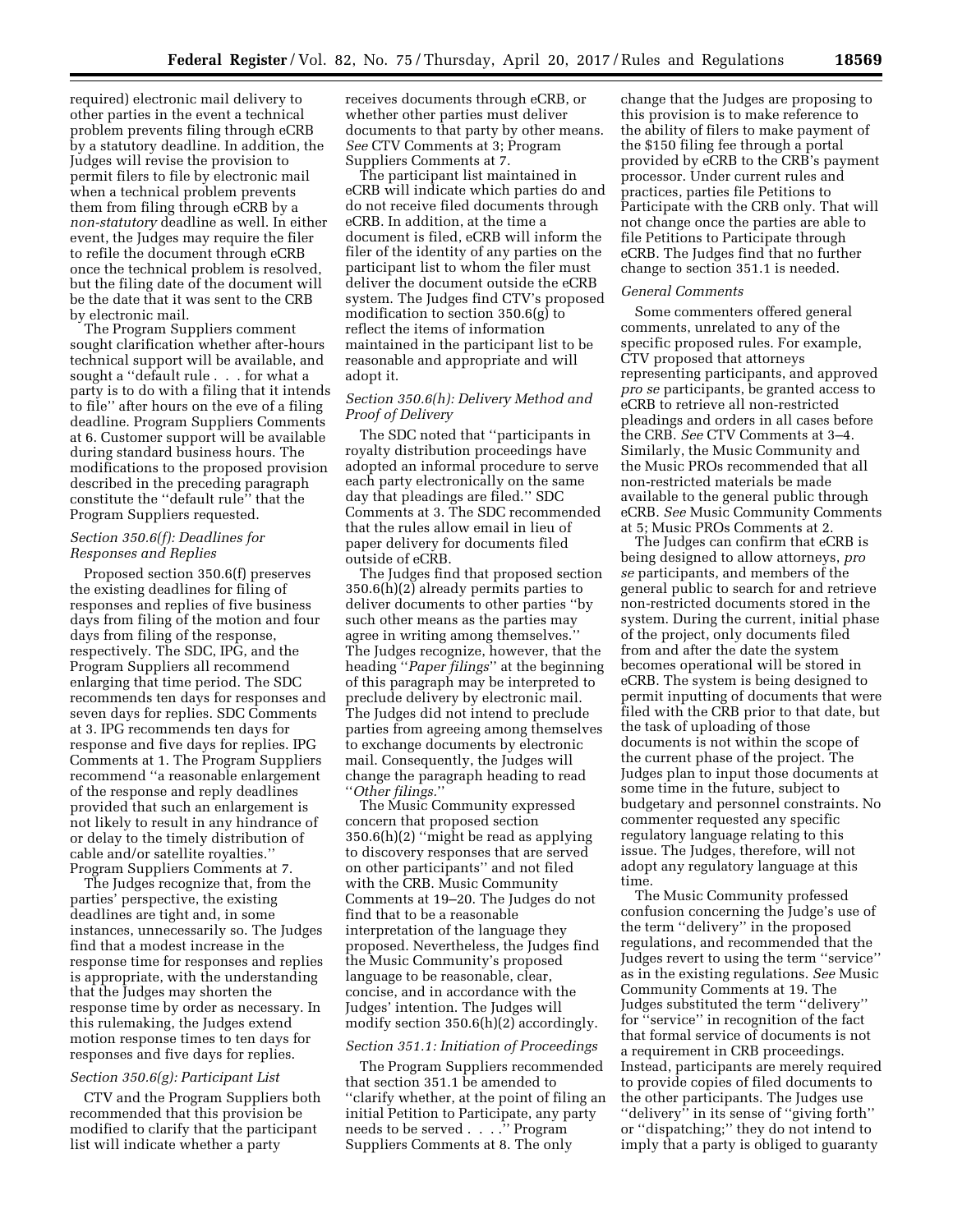receipt of the document. In light of that explanation, the Judges find no need to replace the words ''deliver'' and ''delivery'' where they appear in the proposed regulations.

The Music Community exhorted the Judges to include strong protection for confidential business information in eCRB, and to allow users to test those protections before the system becomes operational. *See id.* at 7–8. In addition, they recommended that the Judges impose a five-business-day waiting period between the filing of nonrestricted documents with eCRB, and public availability of those documents through the system, in order to give parties an opportunity to intervene if one of them improperly fails to identify a document as ''restricted'' to the system. *See id.* 

eCRB is being designed and implemented with security in mind, and will comply with applicable federal information security standards as well as the very rigorous standards required by the Library of Congress. After completion and before launch, the system will be subject to an assessment and authorization process conducted by an independent contractor of the Library of Congress (separate from the contractor that is building the system). The Judges find that it is neither necessary nor appropriate to allow prospective users to carry out their own security assessment on the system.

The CRB is an office of public record and the Judges take seriously their obligation to provide timely public access to the record of CRB proceedings. The Judges also recognize the importance of protecting confidential business information against unauthorized disclosure. In the past, these sometimes competing interests have been balanced through the operation of the protective orders that the Judges have adopted. Among other things, these protective orders specify the steps to be taken to mitigate any damage that might be caused when confidential information is not properly designated and treated as restricted. The Judges anticipate that future protective orders, as they may be revised from time to time, will continue to provide adequate means for addressing any inadvertent disclosures of information that should have been designated restricted. The Judges find that the Music Community's proposal to impose a mandatory waiting period before the disclosure of every non-restricted document is unnecessary, overbroad, and an unjustified infringement on the public's right of access to the record of CRB proceedings. The Judges will not adopt the Music Community's proposal.

Having considered all comments from interested parties, the Judges adopt as final rules the changes and additions to parts 301, 350, and 351 detailed in this Final Rule.

### **List of Subjects**

*37 CFR Part 301* 

Copyright, Organization and functions (government agencies).

#### *37 CFR Part 350*

Administrative practice and procedure, Copyright, Lawyers.

#### *37 CFR Part 351*

Administrative practice and procedure, Copyright.

### **Final Regulations**

For the reasons set forth in the preamble, and under the authority of chapter 8, title 17, United States Code, the Copyright Royalty Judges amend parts 301, 350, and 351 of Title 37 of the Code of Federal Regulations as follows:

## **PART 301—ORGANIZATION**

■ 1. The authority citation for part 301 continues to read as follows:

**Authority:** 17 U.S.C. 801.

#### **§ 301.2 [Amended]**

■ 2. Revise § 301.2 to read as follows:

### **§ 301.2 Official addresses.**

All claims, pleadings, and general correspondence intended for the Copyright Royalty Board and not submitted by electronic means through the electronic filing system (''eCRB'') must be addressed as follows:

(a) If sent by mail (including overnight delivery using United States Postal Service Express Mail), the envelope should be addressed to: Copyright Royalty Board, P.O. Box 70977, Southwest Station, Washington, DC 20024–0977.

(b) If hand-delivered by a private party, the envelope must be brought to the Copyright Office Public Information Office, Room LM–401 in the James Madison Memorial Building, and be addressed as follows: Copyright Royalty Board, Library of Congress, James Madison Memorial Building, 101 Independence Avenue SE., Washington, DC 20559–6000.

(c) If hand-delivered by a commercial courier (excluding Federal Express, United Parcel Service and similar courier services), the envelope must be delivered to the Congressional Courier Acceptance Site (CCAS) located at Second and D Street NE., Washington, DC, addressed as follows: Copyright Royalty Board, Library of Congress,

James Madison Memorial Building, 101 Independence Avenue SE., Washington, DC 20559–6000.

(d) Subject to paragraph (f) of this section, if sent by electronic mail, to *[crb@loc.gov.](mailto:crb@loc.gov)* 

(e) Correspondence and filings for the Copyright Royalty Board may not be delivered by means of:

(1) Overnight delivery services such as Federal Express, United Parcel Service, etc.; or

#### (2) Fax.

(f) General correspondence for the Copyright Royalty Board may be sent by electronic mail. Claimants or Parties must not send any claims, pleadings, or other filings to the Copyright Royalty Board by electronic mail without specific, advance authorization of the Copyright Royalty Judges.

## **PART 350—GENERAL ADMINISTRATIVE PROVISIONS**

■ 3. The authority citation for part 350 continues to read as follows:

**Authority:** 17 U.S.C. 803.

■ 4. Revise § 350.3 to read as follows:

### **§ 350.3 Documents: format and length.**

(a) *Format—*(1) *Caption and description.* Parties filing pleadings and documents in a proceeding before the Copyright Royalty Judges must include on the first page of each filing a caption that identifies the proceeding by proceeding type and docket number, and a heading under the caption describing the nature of the document. In addition, to the extent technologically feasible using software available to the general public, Parties must include a footer on each page after the page bearing the caption that includes the name and posture of the filing party, *e.g.,* [Party's] Motion, [Party's] Response in Opposition, *etc.* 

(2) *Page layout.* Parties must submit documents that are typed (double spaced) using a serif typeface (*e.g.,*  Times New Roman) no smaller than 12 points for text or 10 points for footnotes and formatted for 81⁄2 by 11 inch pages with no less than 1 inch margins. Parties must assure that, to the extent technologically feasible using software available to the general public, any exhibit or attachment to documents reflects the docket number of the proceeding in which it is filed and that all pages are numbered appropriately. Any party submitting a document to the Copyright Royalty Board in paper format must submit it unfolded and produced on opaque 81⁄2 by 11 inch white paper using clear black text, and color to the extent the document uses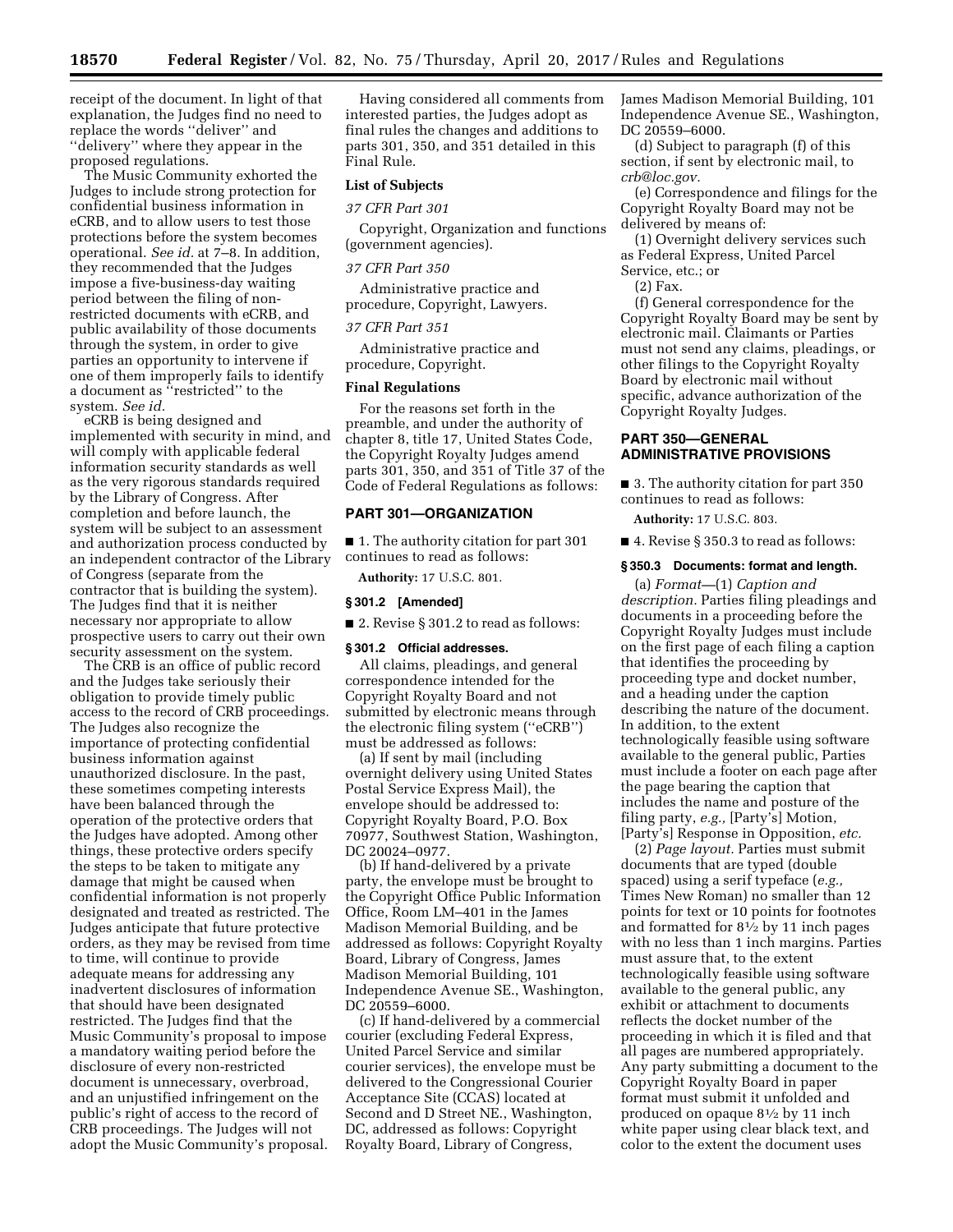color to convey information or enhance readability.

(3) *Binding or securing.* Parties submitting any paper document to the Copyright Royalty Board must bind or secure the document in a manner that will prevent pages from becoming separated from the document. For example, acceptable forms of binding or securing include: Ring binders; spiral binding; comb binding; and for documents of fifty pages or fewer, a binder clip or single staple in the top left corner of the document. Rubber bands and paper clips are not acceptable means of securing a document.

(b) *Additional format requirements for electronic documents*—(1) *In general.*  Parties filing documents electronically through eCRB must follow the requirements of paragraphs (a)(1) and (2) of this section and the additional requirements in paragraphs (b)(2) through (10) of this section.

(2) *Pleadings; file type.* Parties must file all pleadings, such as motions, responses, replies, briefs, notices, declarations of counsel, and memoranda, in Portable Document Format (PDF).

(3) *Proposed orders; file type.* Parties filing a proposed order as required by § 350.4 must prepare the proposed order as a separate Word document and submit it together with the main pleading.

(4) *Exhibits and attachments; file types.* Parties must convert electronically (not scan) to PDF format all exhibits or attachments that are in electronic form, with the exception of proposed orders and any exhibits or attachments in electronic form that cannot be converted into a usable PDF file (such as audio and video files, files that contain text or images that would not be sufficiently legible after conversion, or spreadsheets that contain too many columns to be displayed legibly on an  $8\frac{1}{2}$ " x 11" page). Participants must provide electronic copies in their native electronic format of any exhibits or attachments that cannot be converted into a usable PDF file. In addition, participants may provide copies of other electronic files in their native format, in addition to PDF versions of those files, if doing so is likely to assist the Judges in perceiving the content of those files.

(5) *No scanned pleadings.* Parties must convert every filed document directly to PDF format (using ''print to pdf'' or ''save to pdf''), rather than submitting a scanned PDF image. The Copyright Royalty Board will NOT accept scanned documents, except in the case of specific exhibits or

attachments that are available to the filing party only in paper form.

(6) *Scanned exhibits.* Parties must scan exhibits or other documents that are only available in paper form at no less than 300 dpi. All exhibits must be searchable. Parties must scan in color any exhibit that uses color to convey information or enhance readability.

(7) *Bookmarks.* Parties must include in all electronic documents appropriate electronic bookmarks to designate the tabs and/or tables of contents that would appear in a paper version of the same document.

(8) *Page rotation.* Parties must ensure that all pages in electronic documents are right side up, regardless of whether they are formatted for portrait or landscape printing.

(9) *Signature.* The signature line of an electronic pleading must contain ''/s/'' followed by the signer's typed name. The name on the signature line must match the name of the user logged into eCRB to file the document.

(10) *File size.* The eCRB system will not accept PDF or Word files that exceed 128 MB, or files in any other format that exceed 500 MB. Parties may divide excessively large files into multiple parts if necessary to conform to this limitation.

(c) *Length of submissions.* Whether filing in paper or electronically, parties must adhere to the following space limitations or such other space limitations as the Copyright Royalty Judges may direct by order. Any party seeking an enlargement of the applicable page limit must make the request by a motion to the Copyright Royalty Judges filed no fewer than three days prior to the applicable filing deadline. Any order granting an enlargement of the page limit for a motion or response shall be deemed to grant the same enlargement of the page limit for a response or reply, respectively.

(1) *Motions.* Motions must not exceed 20 pages and must not exceed 5000 words (exclusive of cover pages, tables of contents, tables of authorities, signature blocks, exhibits, and proof of delivery).

(2) *Responses.* Responses in support of or opposition to motions must not exceed 20 pages and must not exceed 5000 words (exclusive of cover pages, tables of contents, tables of authorities, signature blocks, exhibits, and proof of delivery).

(3) *Replies.* Replies in support of motions must not exceed 10 pages and must not exceed 2500 words (exclusive of cover pages, tables of contents, tables of authorities, signature blocks, exhibits, and proof of delivery).

#### **§§ 350.4 through 350.6 [Redesignated]**

■ 5. Redesignate §§ 350.4 through 350.6 as §§ 350.6 through 350.8, respectively. ■ 6. Add new §§ 350.4 and 350.5 to read as follows:

### **§ 350.4 Content of motion and responsive pleadings.**

A motion, responsive pleading, or reply must, at a minimum, state concisely the specific relief the party seeks from the Copyright Royalty Judges, and the legal, factual, and evidentiary basis for granting that relief (or denying the relief sought by the moving party). A motion, or a responsive pleading that seeks alternative relief, must be accompanied by a proposed order.

### **§ 350.5 Electronic filing system (eCRB).**

(a) *Documents to be filed by electronic means*—(1) *Transition period.* For the period commencing with the initial deployment of the Copyright Royalty Board's electronic filing and case management system (eCRB) and ending January 1, 2018, all parties having the technological capability must file all documents with the Copyright Royalty Board through eCRB in addition to filing paper documents in conformity with applicable Copyright Royalty Board rules. The Copyright Royalty Board must announce the date of the initial deployment of eCRB on the Copyright Royalty Board Web site (*[www.loc.gov/](http://www.loc.gov/crb) [crb](http://www.loc.gov/crb)*), as well as the conclusion of the dual-system transition period.

(2) *Subsequent to transition period.*  Except as otherwise provided in this chapter, all attorneys must file documents with the Copyright Royalty Board through eCRB. *Pro se* parties may file documents with the Copyright Royalty Board through eCRB, subject to  $§ 350.4(c)(2)$ .

(b) *Official record.* The electronic version of a document filed through and stored in eCRB will be the official record of the Copyright Royalty Board.

(c) *Obtaining an electronic filing password*—(1) *Attorneys.* An attorney must obtain an eCRB password from the Copyright Royalty Board in order to file documents or to receive copies of orders and determinations of the Copyright Royalty Judges. The Copyright Royalty Board will issue an eCRB password after the attorney applicant completes the application form available on the CRB Web site.

(2) Pro se *parties.* A party not represented by an attorney (a *pro se*  party) may obtain an eCRB password from the Copyright Royalty Board with permission from the Copyright Royalty Judges, in their discretion. To obtain permission, the *pro se* party must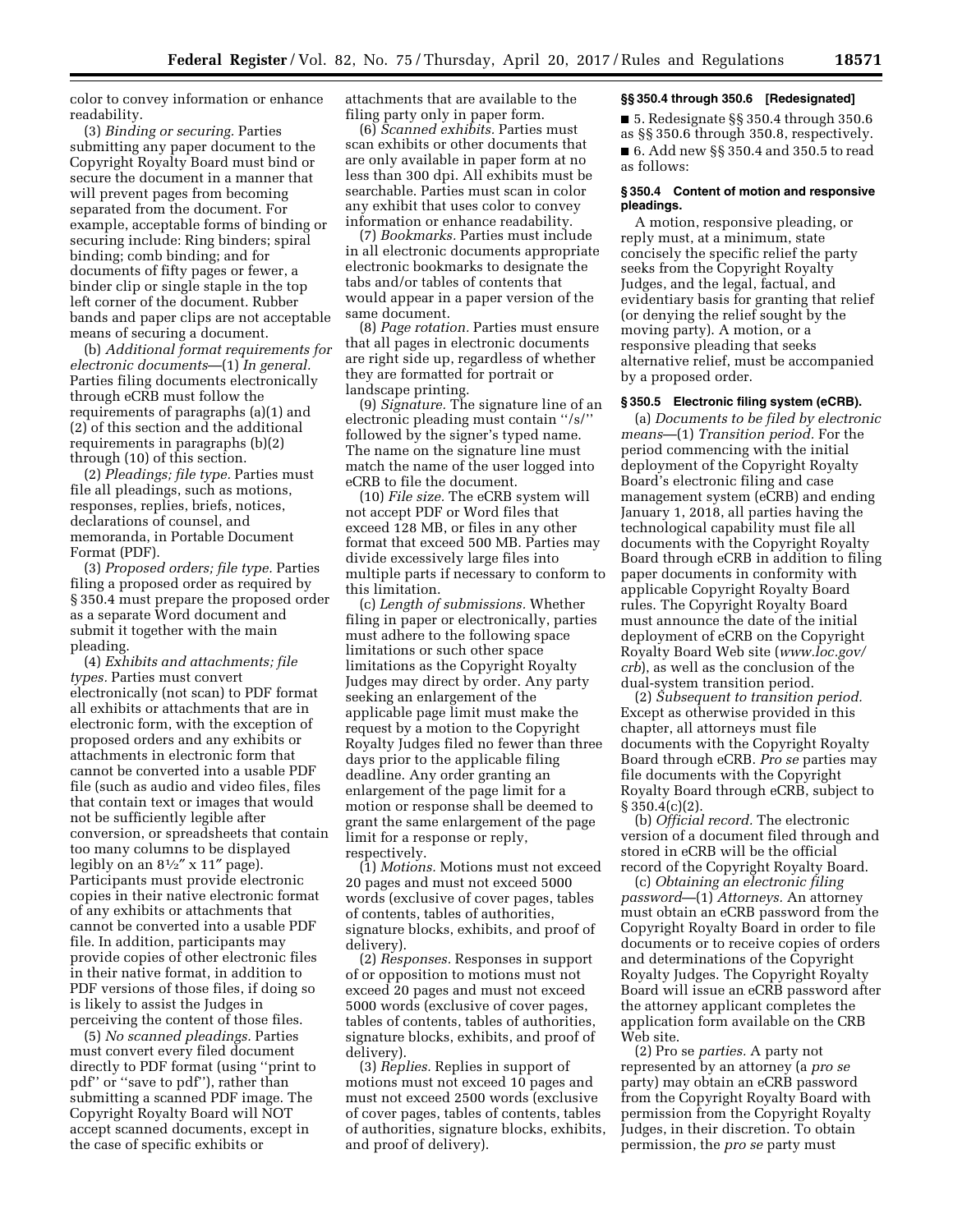submit an application on the form available on the CRB Web site, describing the party's access to the Internet and confirming the party's ability and capacity to file documents and receive electronically the filings of other parties on a regular basis. If the Copyright Royalty Judges grant permission, the *pro se* party must complete the eCRB training provided by the Copyright Royalty Board to all electronic filers before receiving an eCRB password. Once the Copyright Royalty Board has issued an eCRB password to a *pro se* party, that party must make all subsequent filings by electronic means through eCRB.

(d) *Use of an eCRB password.* An eCRB password may be used only by the person to whom it is assigned, or, in the case of an attorney, by that attorney or an authorized employee or agent of that attorney's law office or organization. The person to whom an eCRB password is assigned is responsible for any document filed using that password.

(e) *Signature.* The use of an eCRB password to login and submit documents creates an electronic record. The password operates and serves as the signature of the person to whom the password is assigned for all purposes under this chapter III.

(f) *Originals of sworn documents.* The electronic filing of a document that contains a sworn declaration, verification, certificate, statement, oath, or affidavit certifies that the original signed document is in the possession of the attorney or *pro se* party responsible for the filing and that it is available for review upon request by a party or by the Copyright Royalty Judges. The filer must file through eCRB a scanned copy of the signature page of the sworn document together with the document itself.

(g) *Consent to delivery by electronic means.* An attorney or *pro se* party who obtains an eCRB password consents to electronic delivery of all documents, subsequent to the petition to participate, that are filed by electronic means through eCRB. Counsel and *pro se*  parties are responsible for monitoring their email accounts and, upon receipt of notice of an electronic filing, for retrieving the noticed filing. Parties and their counsel bear the responsibility to keep the contact information in their eCRB profiles current.

(h) *Accuracy of docket entry.* A person filing a document by electronic means is responsible for ensuring the accuracy of the official docket entry generated by the eCRB system, including proper identification of the proceeding, the filing party, and the description of the document. The Copyright Royalty Board will maintain on its Web site (*[www.loc.gov/crb](http://www.loc.gov/crb)*) appropriate guidance regarding naming protocols for eCRB filers.

(i) *Documents subject to a protective order.* A person filing a document by electronic means must ensure, at the time of filing, that any documents subject to a protective order are identified to the eCRB system as ''restricted'' documents. This requirement is in addition to any requirements detailed in the applicable protective order. Failure to identify documents as ''restricted'' to the eCRB system may result in inadvertent publication of sensitive, protected material.

(j) *Exceptions to requirement of electronic filing*—(1) *Certain exhibits or attachments.* Parties may file in paper form any exhibits or attachments that are not in a format that readily permits electronic filing, such as oversized documents; or are illegible when scanned into electronic format. Parties filing paper documents or things pursuant to this paragraph must deliver legible or usable copies of the documents or things in accordance with § 350.6(a)(2) and must file electronically a notice of filing that includes a certificate of delivery.

(2) Pro se *parties.* A *pro se* party may file documents in paper form and must deliver and accept delivery of documents in paper form, unless the *pro se* party has obtained an eCRB password.

(k) *Privacy requirements.* (1) Unless otherwise instructed by the Copyright Royalty Judges, parties must exclude or redact from all electronically filed documents, whether designated "restricted" or not:

(i) *Social Security numbers.* If an individual's Social Security number must be included in a filed document for evidentiary reasons, the filer must use only the last four digits of that number.

(ii) *Names of minor children.* If a minor child must be mentioned in a document for evidentiary reasons, the filer must use only the initials of that child.

(iii) *Dates of birth.* If an individual's date of birth must be included in a pleading for evidentiary reasons, the filer must use only the year of birth.

(iv) *Financial account numbers.* If a financial account number must be included in a pleading for evidentiary reasons, the filer must use only the last four digits of the account identifier.

(2) *Protection of personally identifiable information.* If any information identified in paragraph (k)(1) of this section must be included in a filed document, the filing party

must treat it as confidential information subject to the applicable protective order. In addition, parties may treat as confidential, and subject to the applicable protective order, other personal information that is not material to the proceeding.

(l) *Incorrectly filed documents.* (1) The Copyright Royalty Board may direct an eCRB filer to re-file a document that has been incorrectly filed, or to correct an erroneous or inaccurate docket entry.

(2) After the transition period, if an attorney or a *pro se* party who has been issued an eCRB password inadvertently presents a document for filing in paper form, the Copyright Royalty Board may direct the attorney or *pro se* party to file the document electronically. The document will be deemed filed on the date it was first presented for filing if, no later than the next business day after being so directed by the Copyright Royalty Board, the attorney or *pro se*  participant files the document electronically. If the party fails to make the electronic filing on the next business day, the document will be deemed filed on the date of the electronic filing.

(m) *Technical difficulties.* (1) A filer encountering technical problems with an eCRB filing must immediately notify the Copyright Royalty Board of the problem either by email or by telephone, followed promptly by written confirmation.

(2) If a filer is unable due to technical problems to make a filing with eCRB by an applicable deadline, and makes the notification required by paragraph (m)(1) of this section, the filer shall use electronic mail to make the filing with the CRB and deliver the filing to the other parties to the proceeding. The filing shall be considered to have been made at the time it was filed by electronic mail. The Judges may direct the filer to refile the document through eCRB when the technical problem has been resolved, but the document shall retain its original filing date.

(3) The inability to complete an electronic filing because of technical problems arising in the eCRB system may constitute ''good cause'' (as used in § 350.6(b)(4)) for an order enlarging time or excusable neglect for the failure to act within the specified time, provided the filer complies with paragraph (m)(1) of this section. This section does not provide authority to extend statutory time limits.

■ 7. Revise newly redesignated §§ 350.6 and 350.7 to read as follows:

### **§ 350.6 Filing and delivery.**

(a) *Filing of pleadings*—(1) *Electronic filing through eCRB.* Except as described in § 350.5(l)(2), any document filed by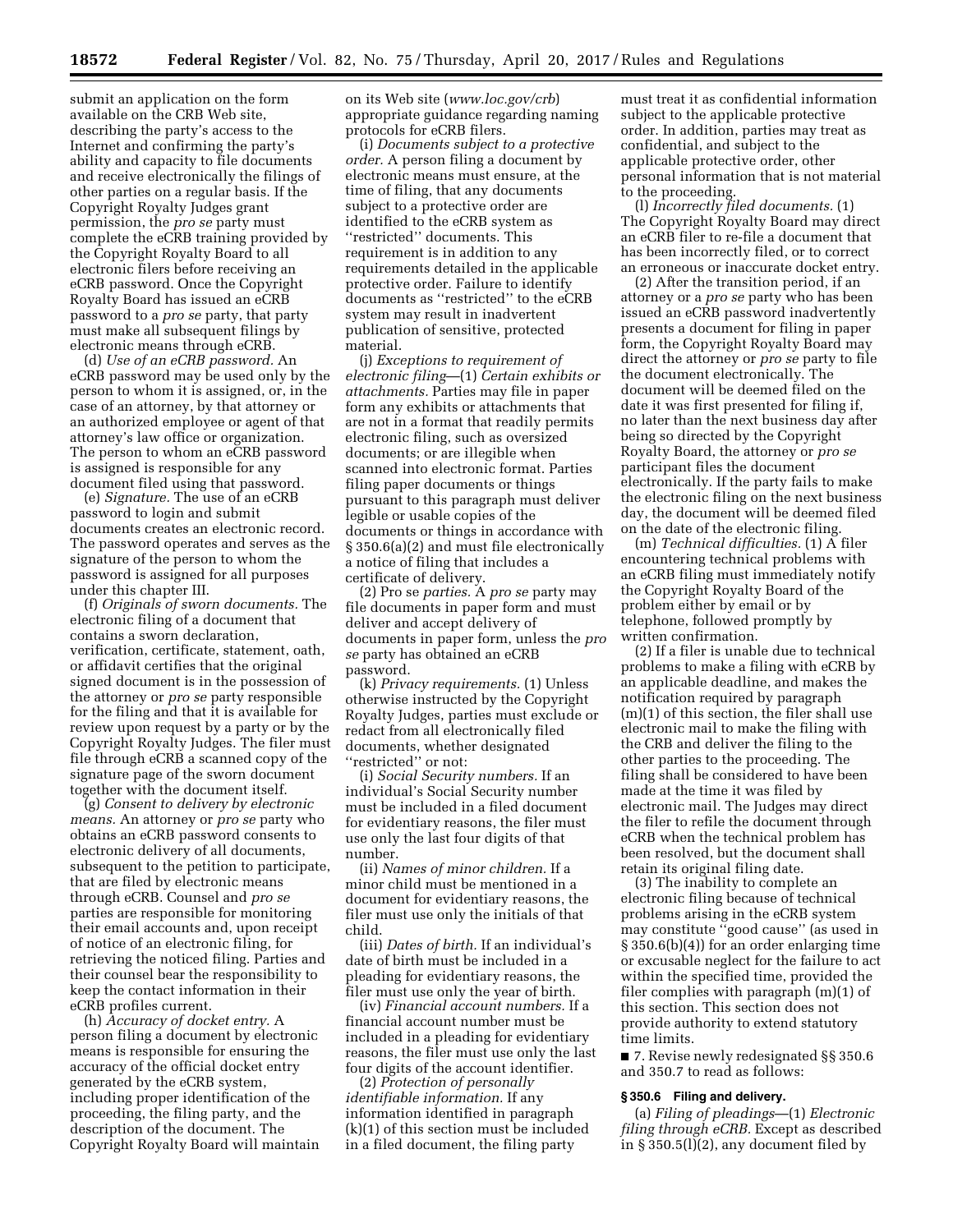electronic means through eCRB in accordance with § 350.5 constitutes filing for all purposes under this chapter, effective as of the date and time the document is received and timestamped by eCRB.

(2) *All other filings.* For all filings not submitted by electronic means through eCRB, the submitting party must deliver an original, five paper copies, and one electronic copy in Portable Document Format (PDF) on an optical data storage medium such as a CD or DVD, a flash memory device, or an external hard disk drive to the Copyright Royalty Board in accordance with the provisions described in § 301.2 of this chapter. In no case will the Copyright Royalty Board accept any document by facsimile transmission or electronic mail, except with prior express authorization of the Copyright Royalty Judges.

(b) *Exhibits.* Filers must include all exhibits with the pleadings they support. In the case of exhibits not submitted by electronic means through eCRB, whose bulk or whose cost of reproduction would unnecessarily encumber the record or burden the party, the Copyright Royalty Judges will consider a motion, made in advance of the filing, to reduce the number of required copies. *See* § 350.5(j).

(c) *English language translations.*  Filers must accompany each submission that is in a language other than English with an English-language translation, duly verified under oath to be a true translation. Any other party to the proceeding may, in response, submit its own English-language translation, similarly verified, so long as the responding party's translation proves a substantive, relevant difference in the document.

(d) *Affidavits.* The testimony of each witness must be accompanied by an affidavit or a declaration made pursuant to 28 U.S.C. 1746 supporting the testimony. *See* § 350.5(f).

(e) *Subscription*—(1) *Parties represented by counsel.* Subject to § 350.5(e), all documents filed electronically by counsel must be signed by at least one attorney of record and must list the attorney's full name, mailing address, email address (if any), telephone number, and a state bar identification number. *See* § 350.5(e). Submissions signed by an attorney for a party need not be verified or accompanied by an affidavit. The signature of an attorney constitutes certification that the contents of the document are true and correct, to the best of the signer's knowledge, information, and belief, formed after an inquiry reasonable under the circumstances and:

(i) The document is not being presented for any improper purpose, such as to harass or to cause unnecessary delay or needless increase in the cost of litigation;

(ii) The claims, defenses, and other legal contentions therein are warranted by existing law or by a nonfrivolous argument for the extension, modification, or reversal of existing law or the establishment of new law;

(iii) The allegations and other factual contentions have evidentiary support or, if specifically so identified, are likely to have evidentiary support after a reasonable opportunity for further investigation or discovery; and

(iv) The denials of factual contentions are warranted by the evidence or, if specifically so identified, are reasonably based on a lack of information or belief.

(2) *Parties representing themselves.*  The original of all paper documents filed by a party not represented by counsel must be signed by that party and list that party's full name, mailing address, email address (if any), and telephone number. The party's signature will constitute the party's certification that, to the best of his or her knowledge and belief, there is good ground to support the document, and that it has not been interposed for purposes of delay.

(f) *Responses and replies.* Responses in support of or opposition to motions must be filed within ten days of the filing of the motion. Replies to responses must be filed within five days of the filing of the response.

(g) *Participant list.* The Copyright Royalty Judges will compile and distribute to those parties who have filed a valid petition to participate the official participant list for each proceeding, including each participant's mailing address, email address, and whether the participant is using the eCRB system for filing and receipt of documents in the proceeding. For all paper filings, a party must deliver a copy of the document to counsel for all other parties identified in the participant list, or, if the party is unrepresented by counsel, to the party itself. Parties must notify the Copyright Royalty Judges and all parties of any change in the name or address at which they will accept delivery and must update their eCRB profiles accordingly.

(h) *Delivery method and proof of delivery—*(1) *Electronic filings through eCRB.* Electronic filing of any document through eCRB operates to effect delivery of the document to counsel or *pro se*  participants who have obtained eCRB passwords, and the automatic notice of filing sent by eCRB to the filer constitutes proof of delivery. Counsel or

parties who have not yet obtained eCRB passwords must deliver and receive delivery as provided in paragraph (h)(2). Parties making electronic filings are responsible for assuring delivery of all filed documents to parties that do not use the eCRB system.

(2) *Other filings.* During the course of a proceeding, each party must deliver all documents that they have filed other than through eCRB to the other parties or their counsel by means no slower than overnight express mail sent on the same day they file the documents, or by such other means as the parties may agree in writing among themselves. Parties must include a proof of delivery with any document delivered in accordance with this paragraph.

#### **§ 350.7 Time.**

(a) *Computation.* To compute the due date for filing and delivering any document or performing any other act directed by an order of the Copyright Royalty Judges or the rules of the Copyright Royalty Board:

(1) Exclude the day of the act, event, or default that begins the period.

(2) Exclude intermediate Saturdays, Sundays, and federal holidays when the period is less than 11 days, unless computation of the due date is stated in calendar days.

(3) Include the last day of the period, unless it is a Saturday, Sunday, federal holiday, or a day on which the weather or other conditions render the Copyright Royalty Board's office inaccessible.

(4) As used in this rule, ''federal holiday'' means the date designated for the observance of New Year's Day, Inauguration Day, Birthday of Martin Luther King, Jr., George Washington's Birthday, Memorial Day, Independence Day, Labor Day, Columbus Day, Veterans Day, Thanksgiving Day, Christmas Day, and any other day declared a federal holiday by the President or the Congress.

(5) Except as otherwise described in this Chapter or in an order by the Copyright Royalty Judges, the Copyright Royalty Board will consider documents to be timely filed only if:

(i) They are filed electronically through eCRB and time-stamped by 11:59:59 p.m. Eastern time on the due date;

(ii) They are sent by U.S. mail, are addressed in accordance with § 301.2(a) of this chapter, have sufficient postage, and bear a USPS postmark on or before the due date;

(iii) They are hand-delivered by private party to the Copyright Office Public Information Office in accordance with § 301.2(b) of this chapter and